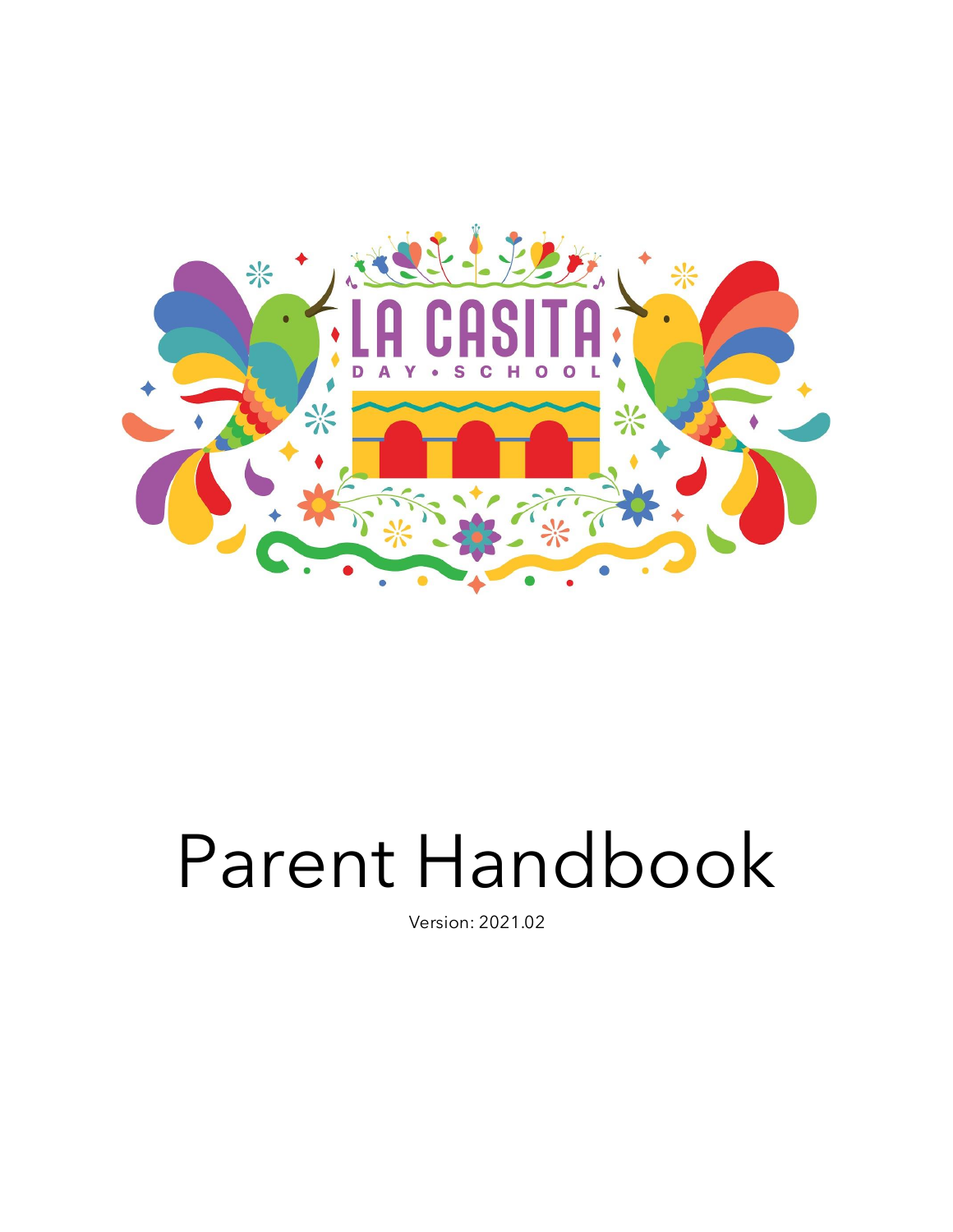# Table of Contents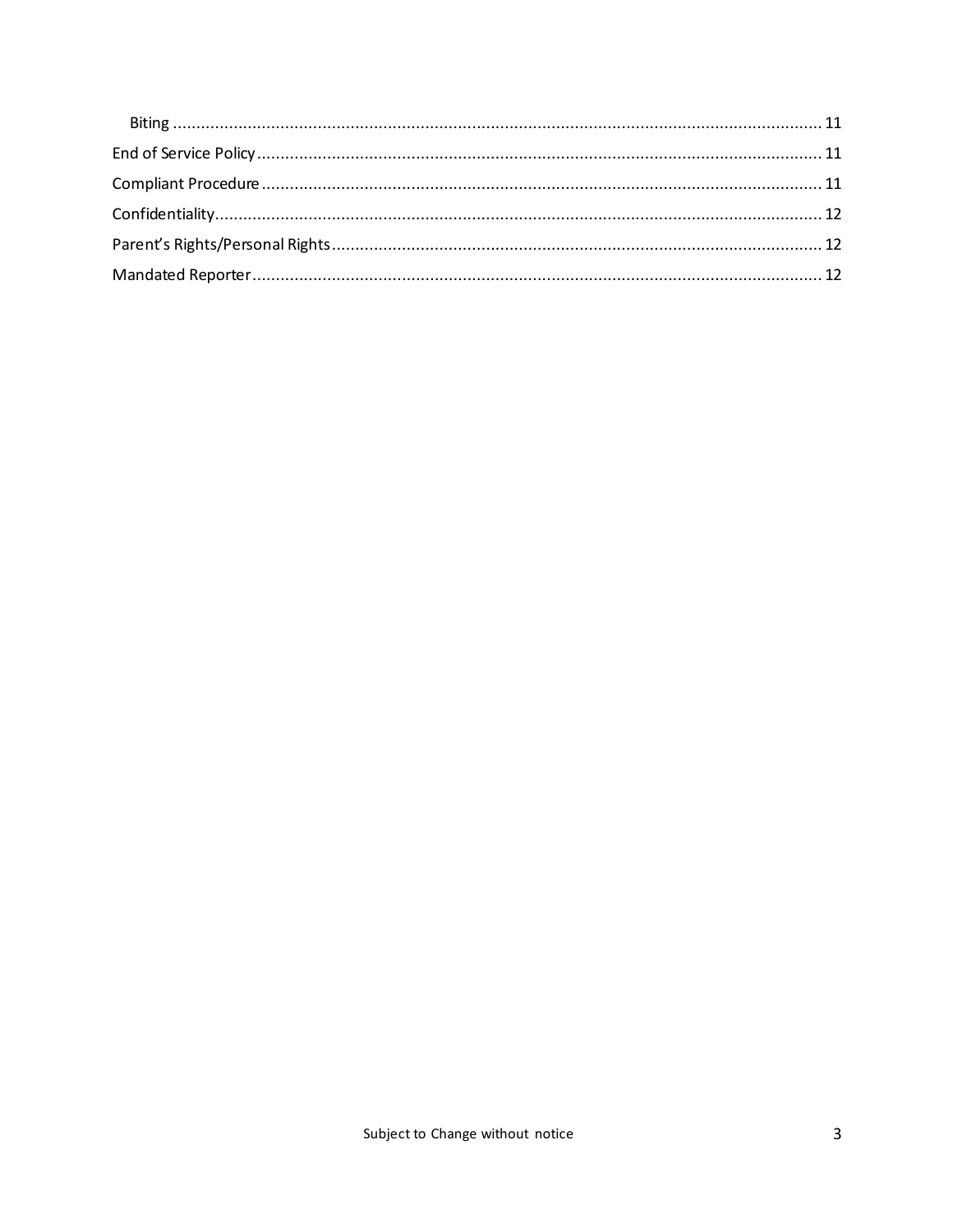## Welcome

#### Dear Families,

Welcome to La Casita Day School. We are honored that you have entrusted your child to us. We look forward to partnering with you in the early stages of your child's education.

At La Casita Day School (LCDS) students will learn the Spanish language through the participation of a variety of activities such as math, science, gardening, cooking, storytelling, art, dance and singing. The emphasis is on individual and small-group exploration of the academic subjects and the arts in the Spanish Language. Our small class size allows for individualized attention, allowing students the freedom to ask questions and explore different subjects while engaged in the Spanish language.

This Parent Handbook is designed to inform you with our program's policies and procedures. For the purpose of this handbook, "parent" is defined as the person who has legal responsibility for the care and welfare of the child. Please read this handbook in its entirety and use it as an ongoing resource.

Please feel free to contact me with any questions, comments or concerns,

Sincerely,

Irene Silva Director/Co-Founder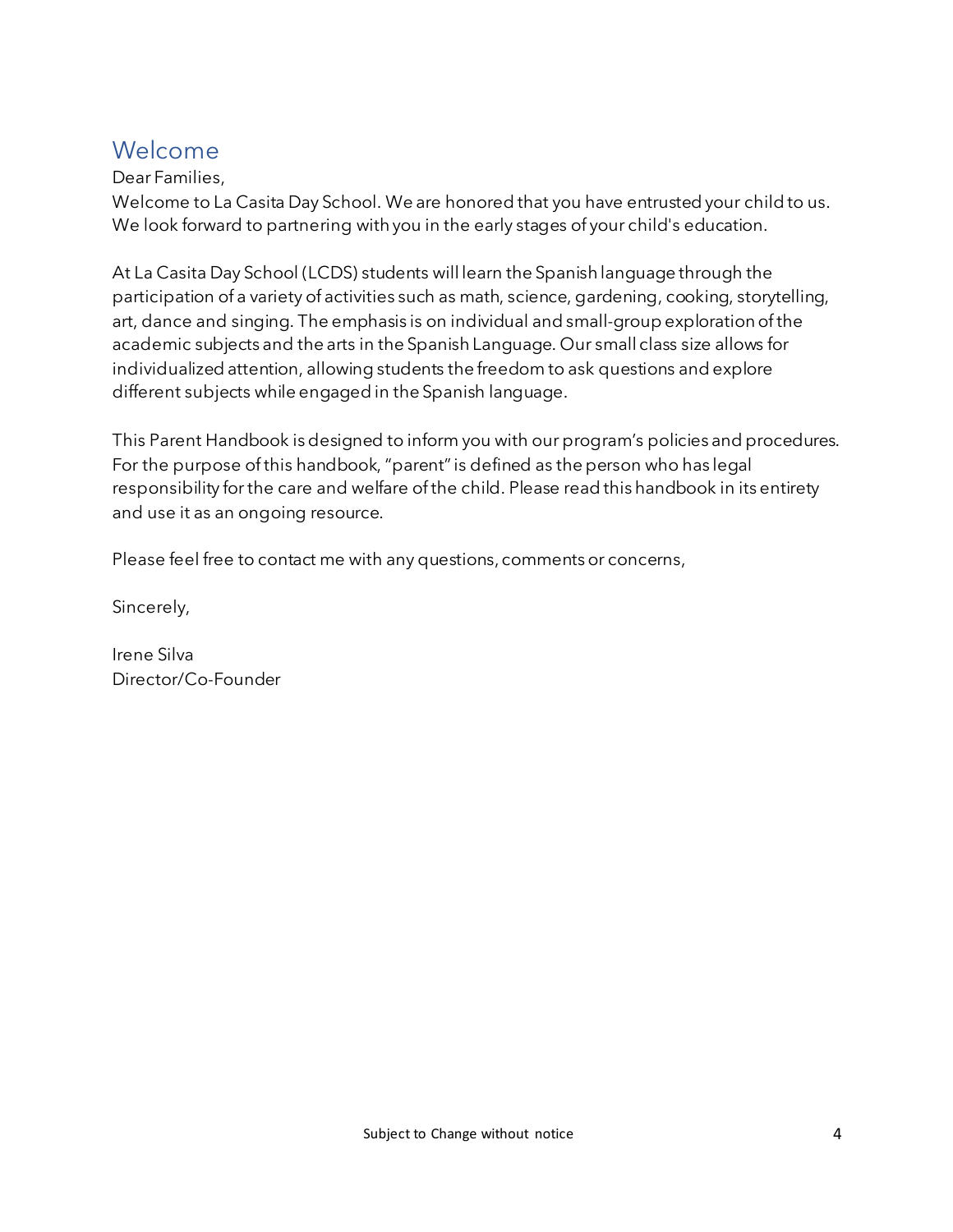## Admission Policy

La Casita is dedicated to providing high quality early education and care for children who meet the minimum and maximum age requirements per program. See age requirements per Program. Eligible children and families are served without regard to race, color, national or ethnic origin, ancestry, religion or religious creed, disability or handicap, sex or gender, or any other characteristic protected under applicable federal, state or local law.

# Enrollment Process

#### Academic year

Non-Refundable application fee must be received and application submitted through Brightwheel. Applications are reviewed in the order they are received. Prospective students will be asked to attend an assessment to determine readiness. Parent/Guardian will need to fill out all required state forms and submit immunization records before attending the assessment appointment. After assessment a determination will be made and be placed on the program waitlist. Student will be enrolled once Nonrefundable depositis paid, appropriate fees are paid and tuition agreement is received. Once program is filled application period will close.

#### Camps

No assessments are necessary for camp programs. Please see the camp information sheet for details.

#### Wait List

GeneralWaitlist is used to communicate when there is an available spot in a program. Students on the general wait list will be invited to apply before the general public. A Program Waitlist is for students that have been through an assessment and is in process of paying tuition deposit.

## Tuition Policies

Tuition is payable in advance on the first day of each month and will be considered delinquent on the 2nd day of the month. A \$25 per day late fee will be added for late payments. If tuition, plus late fee, is not paid in full by the end of the 10th business day your child will not be able to return until full payment is received. No credit is given for missed days due to school holidays, vacations or illness. Families pay their contracted tuition amount regardless of whether they are in attendance and/or the day is a school holiday. You will still be responsible for tuition during any days absent. Parents must provide a Ninety (90) day signed WRITTEN NOTICE to withdrawal orto make any changes in your child's schedule. Tuition will be collected during the 90-day notice period

## Administrative Charges

- Extra time for after care: \$20 per hour when arranged at least 24 hours in advance.
- Late child pick-up: \$5 every 1-15 minutes. Please pick up on time. Late pick up policy will be enforced.
- Returned check fee: \$50 (Money order or cash only after 2nd returned check).
- Late tuition payment: \$25 per day (late fee if paid after the 2nd of each month tuition is due).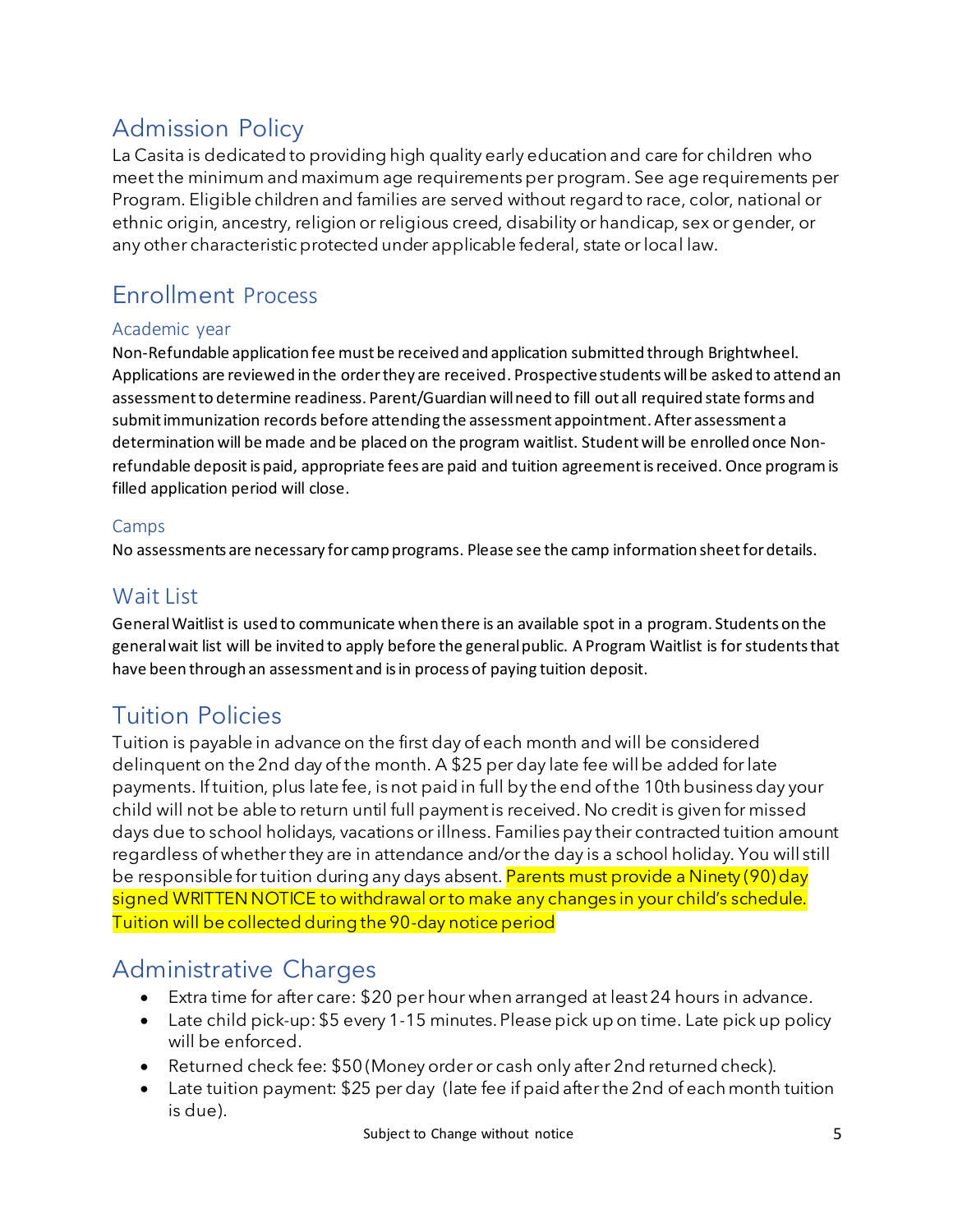# Operating Information

Please see your appropriate program sheet that your child is enrolled in for hours of operations.

## Program Requirements

Please see your appropriate program sheet that your child is enrolled for program requirements.

## Academic Calendar

The yearly academic calendar keeps you informed of important activities, events, minimum days, celebrations', and school closures. Please see your appropriate program sheet that your child is enrolled for dates. Please input dates in your personal calendar and set alarms.

## Attendance & Absences

For your child to get the most out of his/her preschool program, please arrive by their scheduled time. Attending regularly will help your child get the most out of his/her morning routine. Children benefit most from a consistent schedule and being present when important concepts are being taught.

Please let us know if your child is going to be absent by calling/texting us at 707-306-8381. Please note that you will still be responsible for tuition during any absent.

## Arrival

A sign in sheet or kiosk is provided each day. Please sign in appropriately each day your child attends using your full signature. **This is required by the state of California**.

When your child begins at LCDS, they will have:

- A place to store lunch boxes. If you pack food that needs to be kept chilled, please pack an ice pack.
- A student mail slot for your child's work.

## **Departure**

Please make sure you sign your child out at the end of the day with a full signature. Your child will only be released to those that are on the pickup list or with a written consent from a legal parent or guardian. Please have them be prepared to show an I.D. Upon your departure, please make sure of the following:

- As soon as you arrive you are responsible for your child.
- For your child's safety, please keep your child close and prohibit them from running out the door ahead of you.
- Please let a teacher know that you are leaving.
- Please check your child's mail slot and take-home backpack and lunchbox on a daily basis.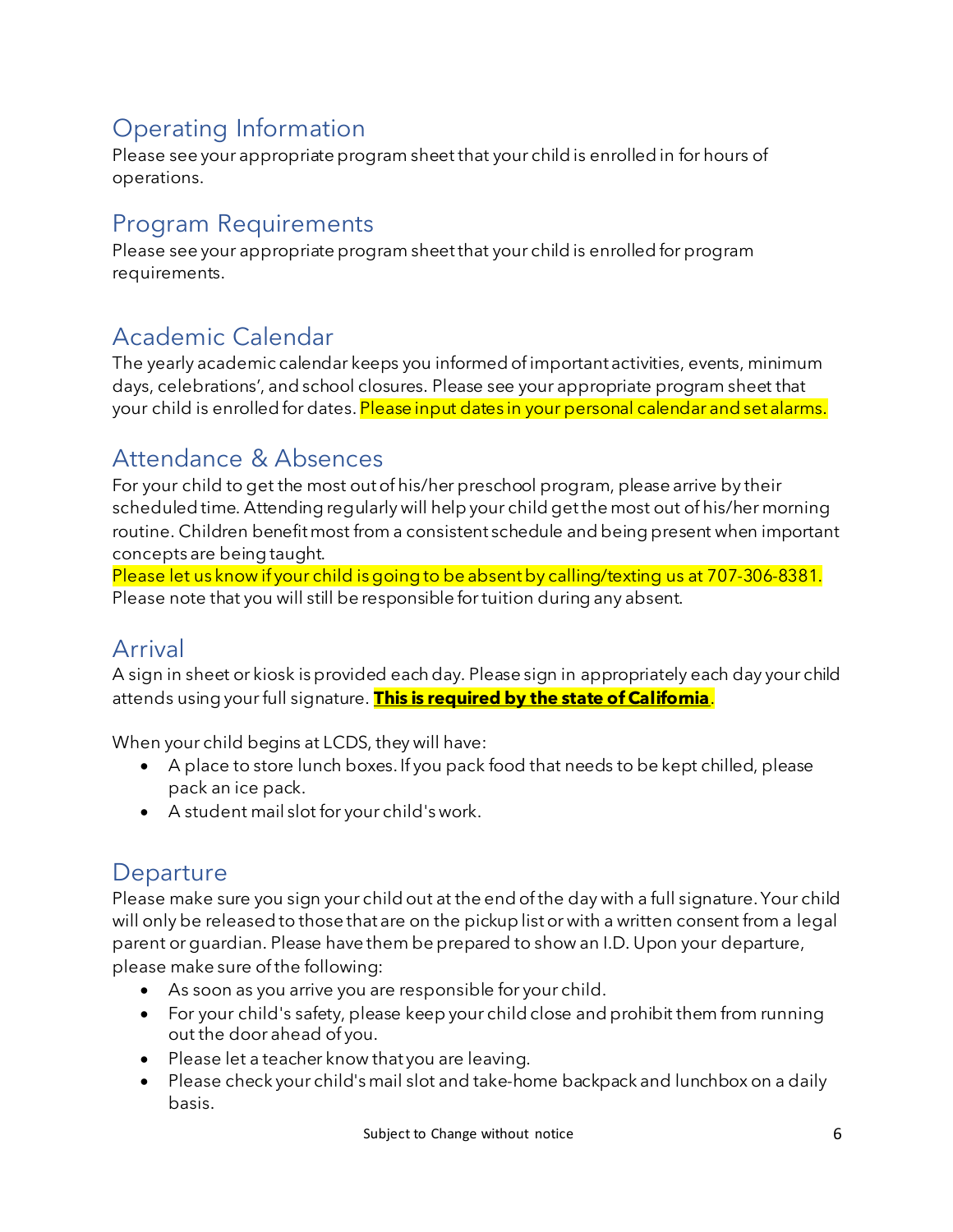• Please prevent siblings from running into the classroom when picking up your child. This is disruptive to the class environment. Siblings must wait at the entrance for the student to come out.

## Parking

**Please bring your small children in with you when picking up your student. Leaving your child/children unattended in your car is against the law.** Use caution when picking up and dropping off. Keep your children close by holding their hand when you are crossing the street or on the sidewalk.

# Program Appropriate Clothing

An important part of your child's experience is the opportunity to explore, experiment, try new things, and interact with the environment. "Hands-on" experiences are absolutely essential for your child's development of skills and self-esteem. The activities in the classroom and outdoors are often "messy" ones and often will damage or stain clothing. Because we want all children to be able to participate in all activities, appropriate clothing is a must. We recommend purchasing clothing at thrift stores. For safety reasons and ease of transitioning form classroom to outdoors, we require students to wear tennis shoes with Velcro straps they can independently put on and take off by themselves. Children grow quickly, so please make sure thier shoes fit comfortably at all times. Also, we will be spending time outside, so please bring a sweater/jacket in case it is chilly.

## Change of Clothing

We request one complete change of clothes with all items marked with your child's name/initials (shirt, pants, underwear, sox and shoes), and a gallon size Ziploc to be kept in a backpack. Place all these items inside a second gallon size Ziploc bag labeled with student's name on the outside of the bag. Items not marked with name/initials that are left behind will be donated to the thrift store.

#### Items from Home

Keep ALL personal items at home, such as accessories, toys, glasses, hats, electronics, watches, etc. Items from home can get lost or broken, causing unhappy children and a disrupted learning environment.

#### Sunscreen

During sunny days we ask that you apply sunscreen on your child before sending them to school. If you want your child to have extra sunscreen applied during school hours, a written note is required. Sunscreen must be supplied and labeled with the students' name.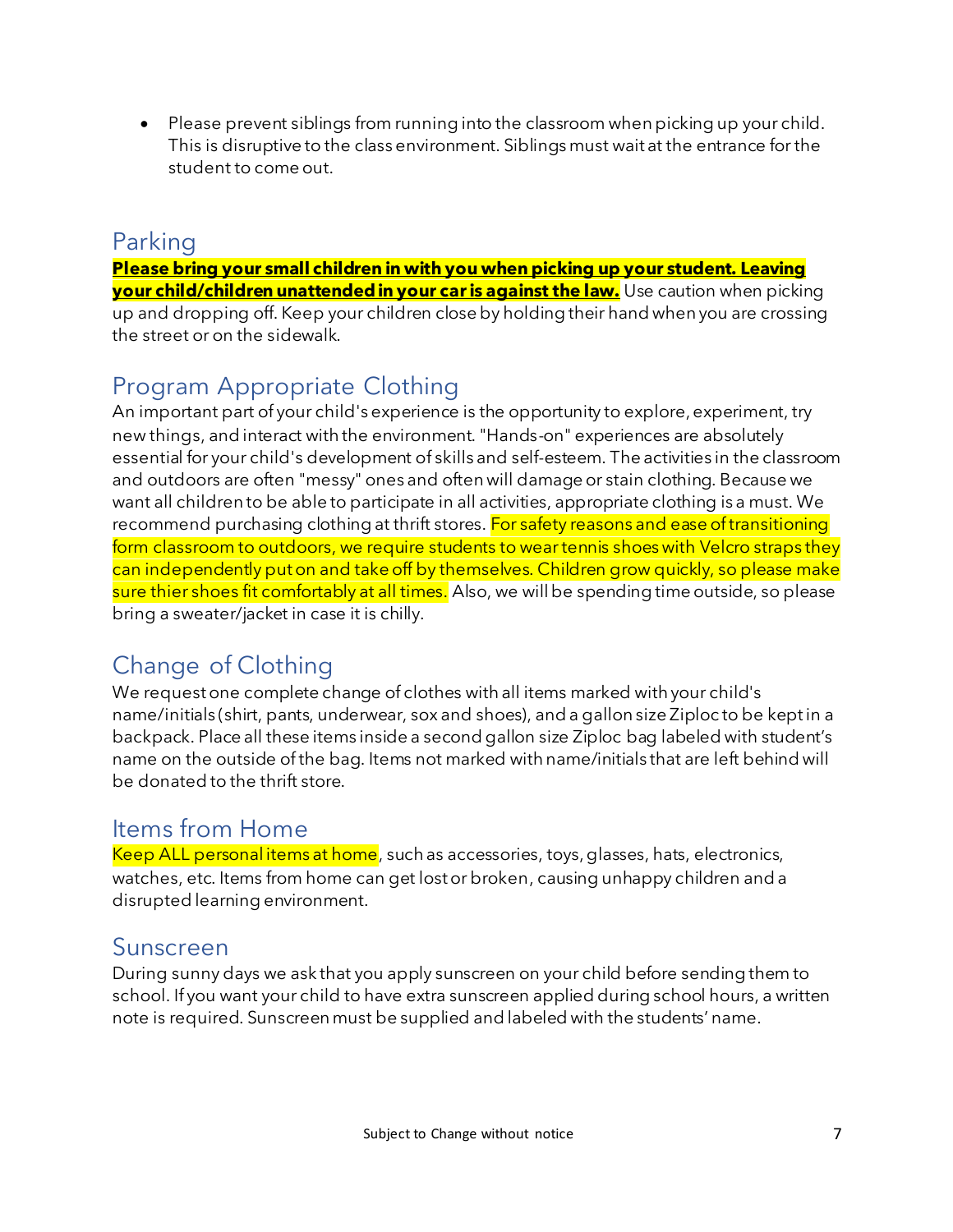## Lunches and Snacks

Students are required to bring a healthy lunch and snacks for the entire day, such as lean meats, whole-grain bread, fruits, vegetables, or nuts, in easy-to-open containers and lunch boxes. Please practice opening containers at home to be sure they can manage by themselves. If your child runs out of food, we will contact you to deliver more. We suggest that you pack a lunch box and a separate brown paper bag with snacks. If your child has an extended day, please pack extra food. Please use plastic containers and keep glass bottles at home. Please keep yogurts, juice, soda, candy, or sugary treats for the home only. They are not allowed at school. Lunchables usually have juice or candy in them, so please keep these at home also. If you send applesauce, please send squeezable packs only. If you pack something that needs to be kept chilled, please include a cold pack. We do not have a working microwave, so pack lunches that do not need to be heated. On occasion, we will have cooking lessons that will be part of snack time, so please let us know if your child has food allergies or other dietary considerations, so we can plan accordingly.

## School Supplies

School work supplies will be provided in the classroom. Please make sure your child has a backpack to carry a change of clothes, lunches/snacks, and schoolwork. There will be a list of garden supplies and materials list given out at the beginning of the school year. Your contribution is greatly appreciated.

## Fieldtrips/Guest Artist

During the year we plan various ways to enhance your child's learning experience. Giving children opportunities to experience real life, hands-on learning is offered by taking children on field trips or by inviting guests into the classroom. Both field trips and in-house guests are planned around 1) the developmental level of the children, and 2) the children's interests and experiences. Parents and community members are always welcome to share family traditions, talents, hobbies, demonstrations, and information. These sharing times are to be arranged in advance. There will be additional fees for fieldtrips. We will notify you in advance as to what the cost will be.

## **Celebrations**

LCDS encourages the celebration of life, friendship and appreciation all through the year. Although traditional holidays are celebrated, we also plan other fun activities that integrate special "child centered" events during the year. Some of the ways we can celebrate with you and your child are based on children's interests, birthdays, and transition celebrations.

#### Día de Los Muertos

Day of the Dead (Spanish: Dia de Muertos) is a Mexican holiday celebrated throughout Mexico, and by people of Mexican ancestry living in other places, especially the United States. It is acknowledged internationally in many other cultures. The multi-day holiday focuses on gatherings of family and friends to pray and remember friends and family members who have died and help support their spiritual journey. In 2008, the tradition was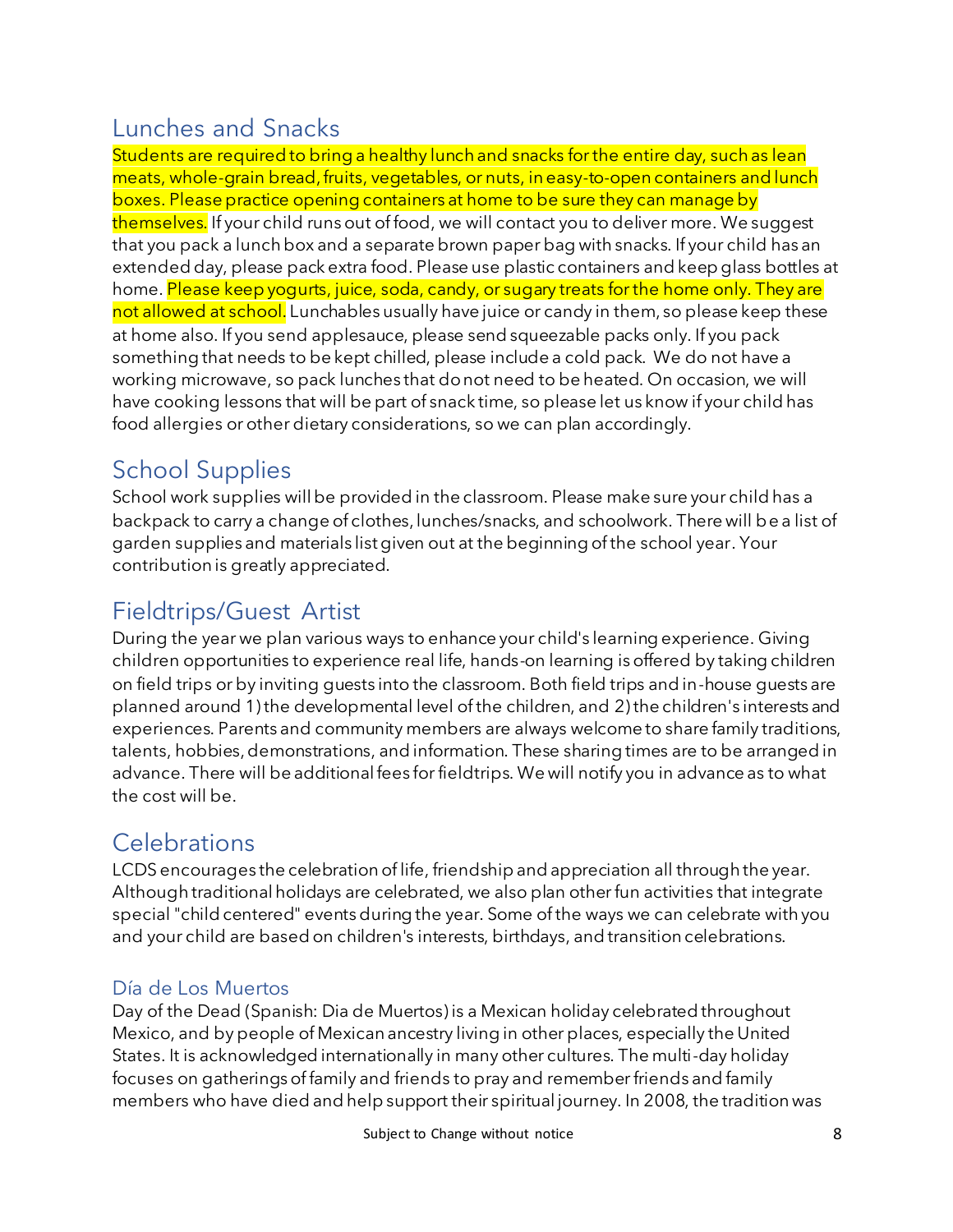inscribed in the Representative List of the Intangible Cultural Heritage of Humanity by UNESCO. We will be celebrating Day of the Dead Nov 1st and  $2^{nd}$ . If this celebration conflicts with your personal or religious beliefs, we recommend that you keep your child home. Please be aware that there are no tuition refunds if you choose to do so.

#### **Birthdays**

We enjoy celebrating your child's birthday. Parents may bring a healthy treat such as a fruit and/or veggie to share with everyone. Please arrange this in advance.

## Parent Conferences

During the school year, your child's teacher will hold conferences. This is an important time for us to communicate your child's successes with you and develop a plan of action for continued success.

## Health & Safety

Because we want your child and others to remain healthy, we take preventative measures with our staff and children. Our staff has completed CPR & First Aid, and Pediatric Health & Safety trainings. Our facility is constantly being cleaned, and measures are taken to prevent the spread of infection. Our children are taught and assisted in washing and preventing the spread of germs to others while in our care. Children will receive a daily health check by the staff every morning upon arrival. If your child is sick, he/she must stay home. If your child has shown signs of being ill or has had a fever within the past 48 hours, your child must stay home and rest. They must be illness free for 48 hours without the use of medication. Whether your child should stay at school is left to the sole discretion of the school staff. If your child should become sick at school, it is mandatory that he/she be picked up right away. We do not provide care for sick children. Possible reasons a child needs to stay home are coughing, sneezing, runny nose, diarrhea, vomiting, temperature of 100 or more, or anything that prevents the child from participation in regular activities.

If your child has an accident while at school that we believe needs medical attention, we will contact you immediately. When children play, it is inevitable that they will get an occasional "ouchie." For minor cuts, scrapes and bumps, etc., we will apply necessary first aide. \*\*We use latex gloves when administering First Aid, if your child has a sensitivity or allergy to latex, please tell us upon enrollment. \*\*

Please call if your child will not be attending school due to illness. If someone in your household comes down with a contagious condition, please notify us immediately. Some examples of contagious conditions are colds, mumps, impetigo, chicken pox, flu, pinworm, strep throat, ringworm, scabies, measles, pink eye, head lice, etc. If your child has head lice, their hair must be free of lice and nits (lice eggs) before returning to school. If your child has a severe food or environmental allergy, you must notify the school upon enrollment. Please support your children with these items:

1. Assist them with washing their hands frequently and thoroughly with soap and water for at least 20 seconds, and especially after using the restroom and before eating. (sing Twinkle Twinkle Little Star, The Alphabet Song or Happy Birthday twice)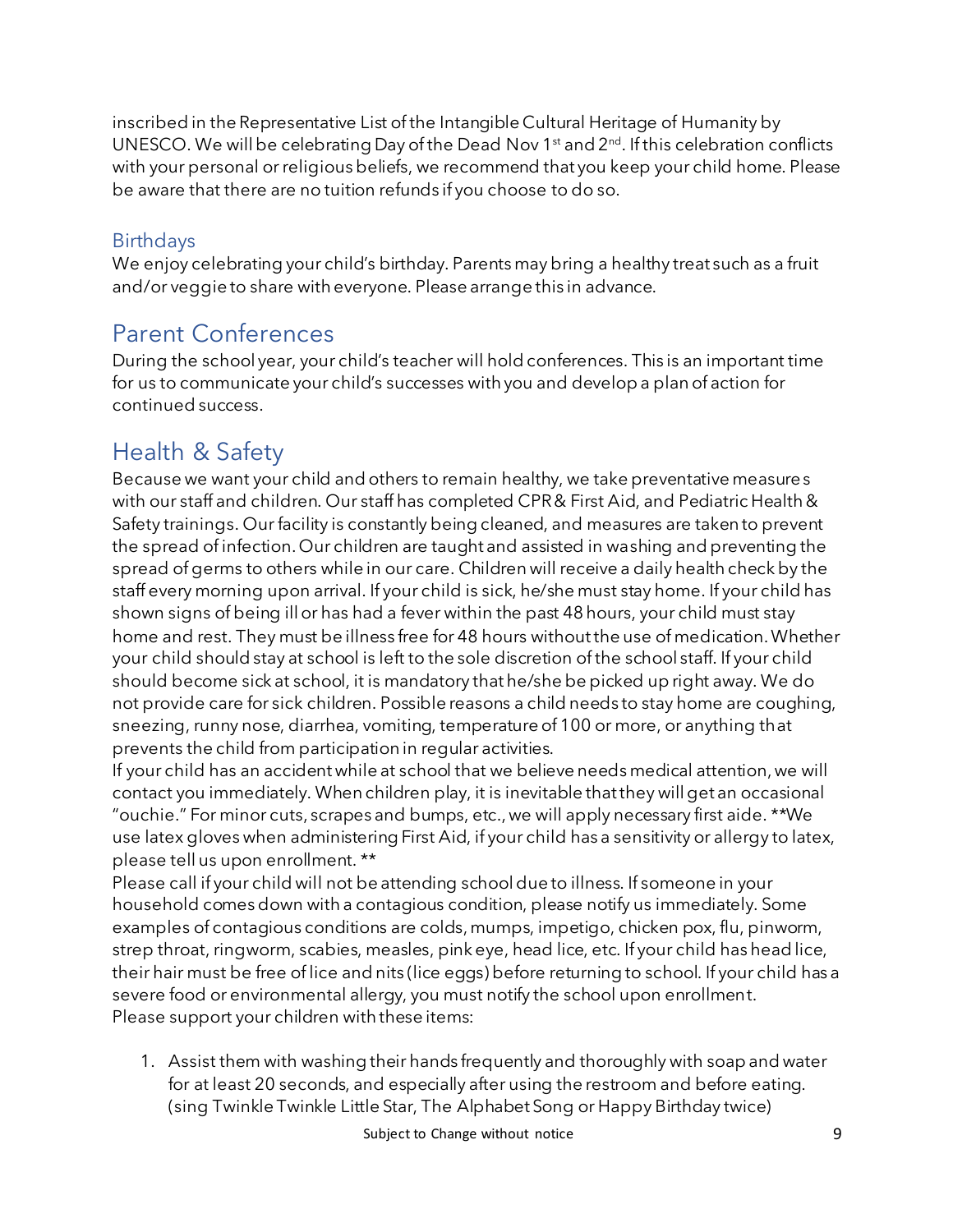- 2. Instruct them to avoid touching nose, mouth, and eyes.
- 3. If your child has a cough or is sneezing, please work with them at home to cough or sneeze into a Kleenex.

Please help us keep everyone healthy:

- 1. If your child develops respiratory symptoms, please keep them home, and we recommend you consult your doctor. Please keep your child home until their cough and runny nose has cleared.
- 2. If your child has a fever (100 F or above orally) please keep your child home until they're fever free for 48 hours without medication. If they have a fever, they are contagious, regardless of any other symptoms they have.
- 3. Please notify us if you have travelled internationally within the past 14 days where COVID-19 is spreading or if anyone in your household has been in contact with anyone with Covid-19.

## **Medications**

Our staff can administrate medication according to the following guidelines. If it is nonprescription medicine, it must be given according to the label directions for the appropriate age and weight for your child. Prescription medicines must be current and administered according to the written label. All medications must be in their original container and labeled with your child's name. If your child takes a daily vitamin have them take it at home. Chapstick require a written consent form. Please give all medications to the Director or a Teacher upon arrival. Do not leave them in your child's backpack, cubby or lunch box.

## Emergency/Disaster Procedures

Fire drills and earthquake drills are conducted once every six months as required by state law. In the case of a natural disaster and our building becomes unsafe, our evacuation sites are Piner High School, 1700 Fulton Rd, Santa Rosa, Ca, (707) 528-5245 and The Church of Jesus Christ of Latter-Day Saints, 1725 Peterson Lane, Santa Rosa, Ca, (707) 525-0399. In the case of a power failure or no access to water parents will be called to pick up their child.

# Code of Conduct

#### **Discipline**

We use natural consequences. For example, if a child knocks over another child's block building, he /she will be asked to help rebuild it. If a child is throwing sand in the sandbox, he/she may have to leave the sandbox for a while. We never use corporal punishment, embarrass children, or threaten them. We do not put children in "time out" although sometimes we may encourage them to sit down and take a break from whatever situation is causing them stress. If behavior issues impact other students or cause damage to the school the student will be referred to a behavior specialist who will work with the school and parents to come up with a plan to improve behavior. If behavior does not improve, the student will be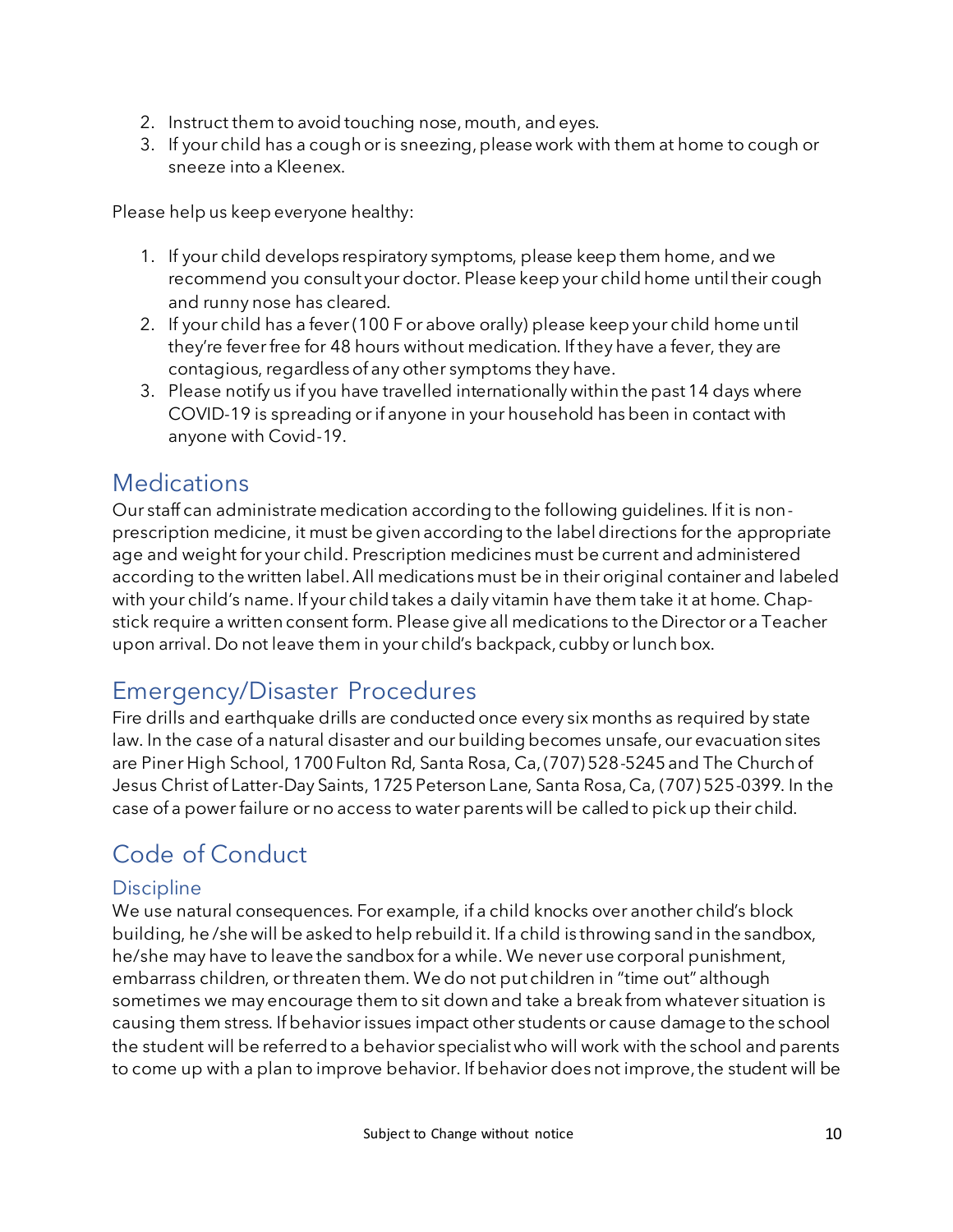unenrolled. Parents are responsible for covering any damages to school property caused by a student.

#### **Biting**

Some children may bite. We recognize this, and when this situation presents itself, we work with the student to change the behavior as quickly as possible. We will notify the parents, and if necessary, we will schedule a meeting to implement a plan of action. It is possible that the student will be referred to a behavior specialist who will work with the teacher and parents to come up with a plan to improve behavior. After this meeting, if the situation continues, the student will be unenrolled.

# End of Service Policy

There are situations that could cause a child's enrollment to be terminated. They include, but are not limited to:

- The experience is too stressful for a child.
- A child's behavior is interfering with the safety and security of other children in the classroom.
- A child has displayed inappropriate behavior that does not improve with adult supervision.
- Any inappropriate, disrespectful or aggressive conduct by child's parent(s)/guardian(s) directed towards staff or children.
- If the student disproportionately requires more time from the teacher than other students due to behavior on a consistent basis.
- Tuition repeatedly paid late.
- Deviating or avoiding compliant procedure. (See Complaint Procedure section)

When appropriate, your child's teacher will meet with parents, and implement a behavior plan to address a child's specific needs. In most situations the meeting and implementation of a behavior plan will occur prior to any decision to end service. However, the final decision of whether a child can stay in our school or not will be left to the sole discretion of the school director.

# Compliant Procedure

To create and foster a peaceful and harmonious environment for the students, staff and parents, we require that all parents are to following these steps in sharing any concerns. We truly value your voice. Deviating or avoiding this procedure can be terms for unenrollment of the program.

- 1. Schedule a private conversation with the teacher to address concerns. (A parent who skips this step will be re-directed to the teacher.)
- 2. If a concern is not resolved after the private conversation with the teacher, then schedule a private conversation with the Director.